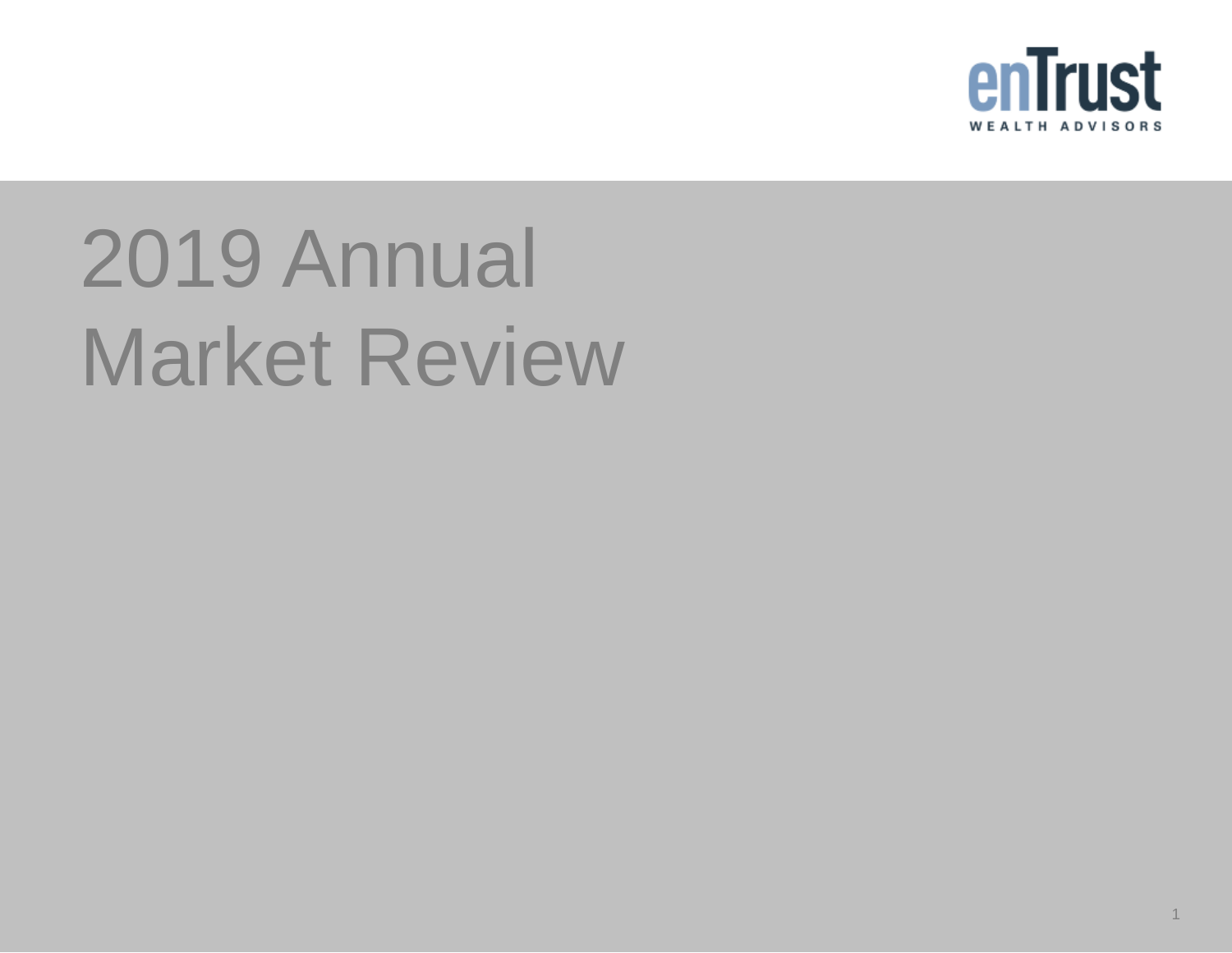### 2019 Annual Market Review



This report features world capital market performance for the past year.

### Overview:

Market Summary World Asset Classes US Stocks International Developed Stocks Emerging Markets Stocks Select Country Performance Select Currency Performance vs. US Dollar Real Estate Investment Trusts (REITs) **Commodities** Fixed Income Impact of Diversification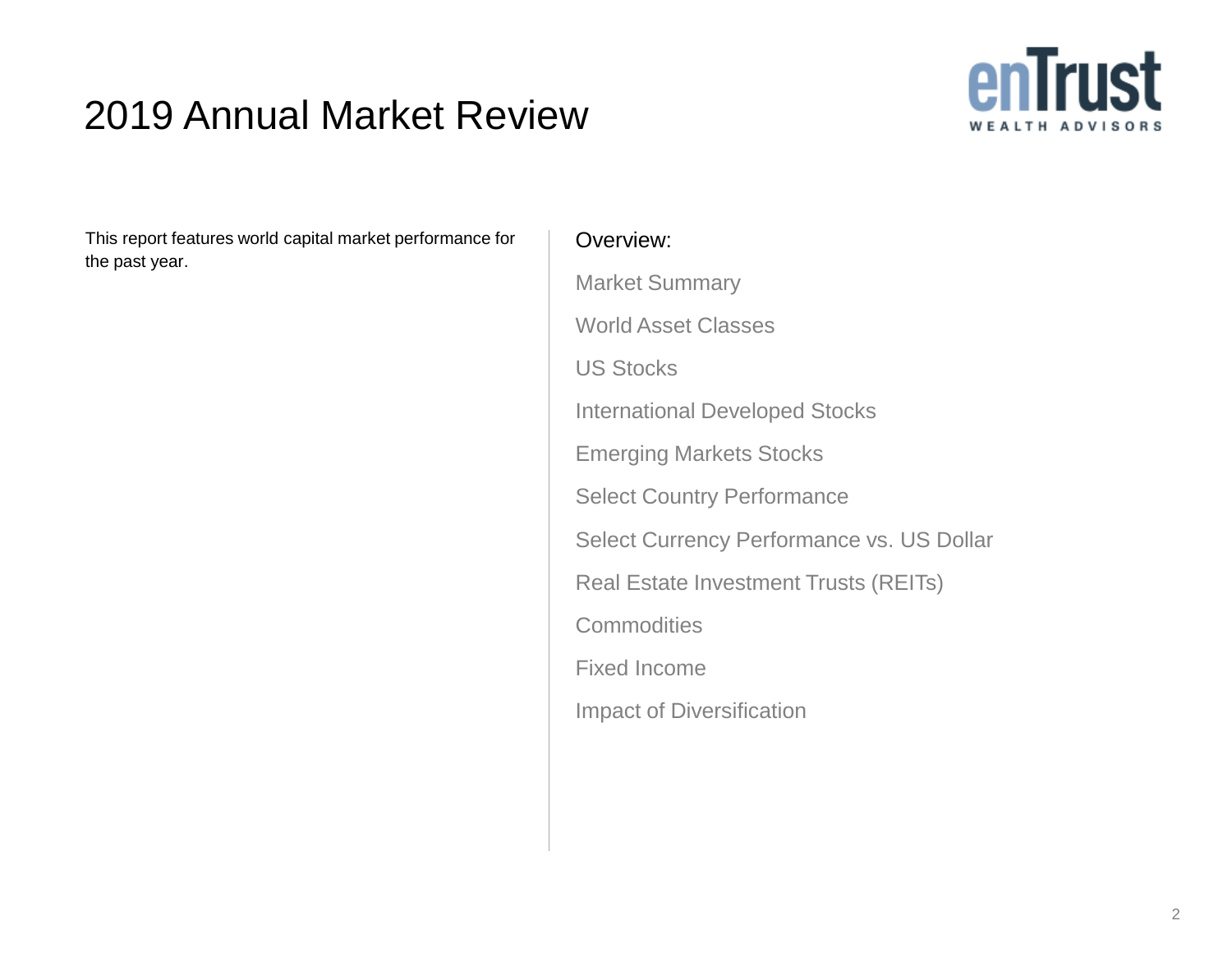

## Market Summary

Index Returns

|                     | <b>US Stock</b><br><b>Market</b> | International<br>Developed<br><b>Stocks</b> | <b>Emerging</b><br><b>Markets</b><br><b>Stocks</b> | Global<br>Real<br><b>Estate</b> | <b>US Bond</b><br><b>Market</b> | Global<br><b>Bond</b><br><b>Market</b><br>ex US |
|---------------------|----------------------------------|---------------------------------------------|----------------------------------------------------|---------------------------------|---------------------------------|-------------------------------------------------|
| 2019                |                                  |                                             | <b>STOCKS</b>                                      |                                 |                                 | <b>BONDS</b>                                    |
|                     | 31.02%                           | 22.49%                                      | 18.42%                                             | 23.12%                          | 8.72%                           | 7.57%                                           |
|                     |                                  |                                             |                                                    |                                 |                                 |                                                 |
| Since Jan. 2001     |                                  |                                             |                                                    |                                 |                                 |                                                 |
| Avg. Annual Return  | 8.9%                             | 6.7%                                        | 13.4%                                              | 10.8%                           | 4.7%                            | 4.6%                                            |
| <b>Best</b><br>Year | 33.6%<br>2013                    | 39.4%<br>2003                               | 78.5%<br>2009                                      | 37.4%<br>2006                   | 10.3%<br>2002                   | 8.8%<br>2014                                    |
| Worst<br>Year       | $-37.3%$<br>2008                 | $-43.6%$<br>2008                            | $-53.3%$<br>2008                                   | $-45.7%$<br>2008                | $-2.0%$<br>2013                 | 1.2%<br>2013                                    |

Past performance is not a guarantee of future results. Indices are not available for direct investment. Index performance does not reflect the expenses associated with the management of an actual portfolio. Market segment (index representation) as follows: US Stock Market (Russell 3000 Index), International Developed Stocks (MSCI World ex USA Index [net div.]), Emerging Markets (MSCI Emerging Markets Index [net div.]), Global Real Estate (S&P Global REIT Index [net div.]), US Bond Market (Bloomberg Barclays US Aggregate Bond Index), and Global Bond Market ex US (Bloomberg Barclays Global Aggregate ex-USD Bond Index [hedged to USD]). S&P data © 2020 S&P Dow Jones Indices LLC, a division of S&P Global. All rights reserved. Frank Russell Company is the source and owner of the trademarks, service marks, and copyrights related to the Russell Indexes. MSCI data © MSCI 2020, all rights reserved. Bloomberg Barclays data provided by Bloomberg.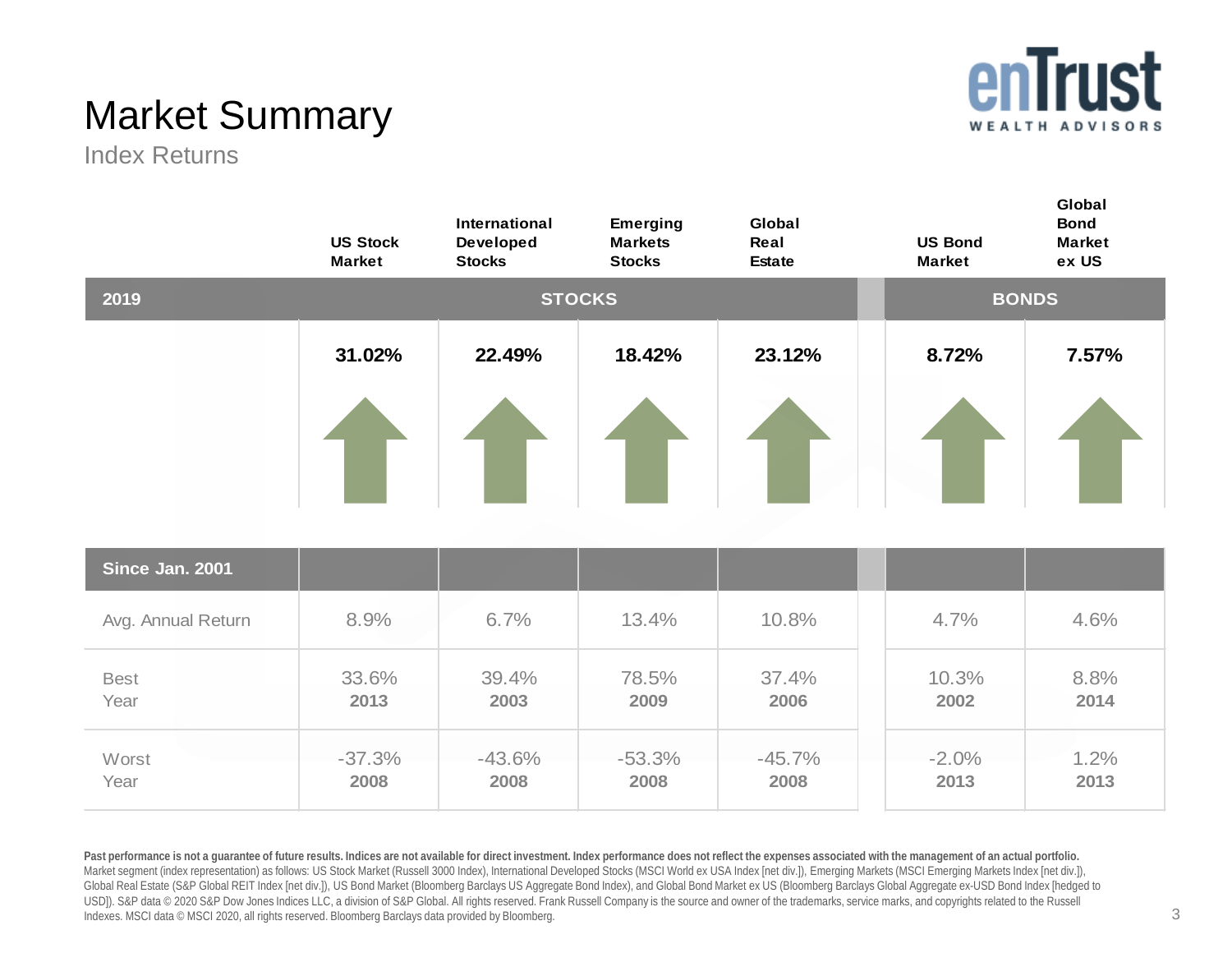

## World Asset Classes

2019 Index Returns (%)

Equity markets around the globe posted positive returns in 2019. Looking at broad market indices, the US outperformed non-US developed and emerging markets for the year.

The value effect was negative in the US, non-US developed markets, and emerging markets. Small caps outperformed large caps in non-US developed markets but underperformed in the US and emerging markets.

REIT indices outperformed equity market indices in non-US developed markets but underperformed in the US.



Past performance is not a quarantee of future results. Indices are not available for direct investment. Index performance does not reflect the expenses associated with the management of an actual portfolio. The S&P data is provided by Standard & Poor's Index Services Group. Frank Russell Company is the source and owner of the trademarks, service marks, and copyrights related to the Russell Indexes. MSCI data © MSCI 2020, all rights reserved. Dow Jones data © 2020 S&P Dow Jones Indices LLC, a division of S&P Global. All rights reserved. S&P data © 2020 S&P Dow Jones Indices LLC, a division of S&P Global. All rights reserved. Bloomberg Barclays data provided by Bloomberg. Treasury bills © Stocks, Bonds, Bills, and Inflation Yearbook™, Ibbotson Associates, Chicago (annually updated work by Roger G. Ibbotson and Rex A. Sinquefield).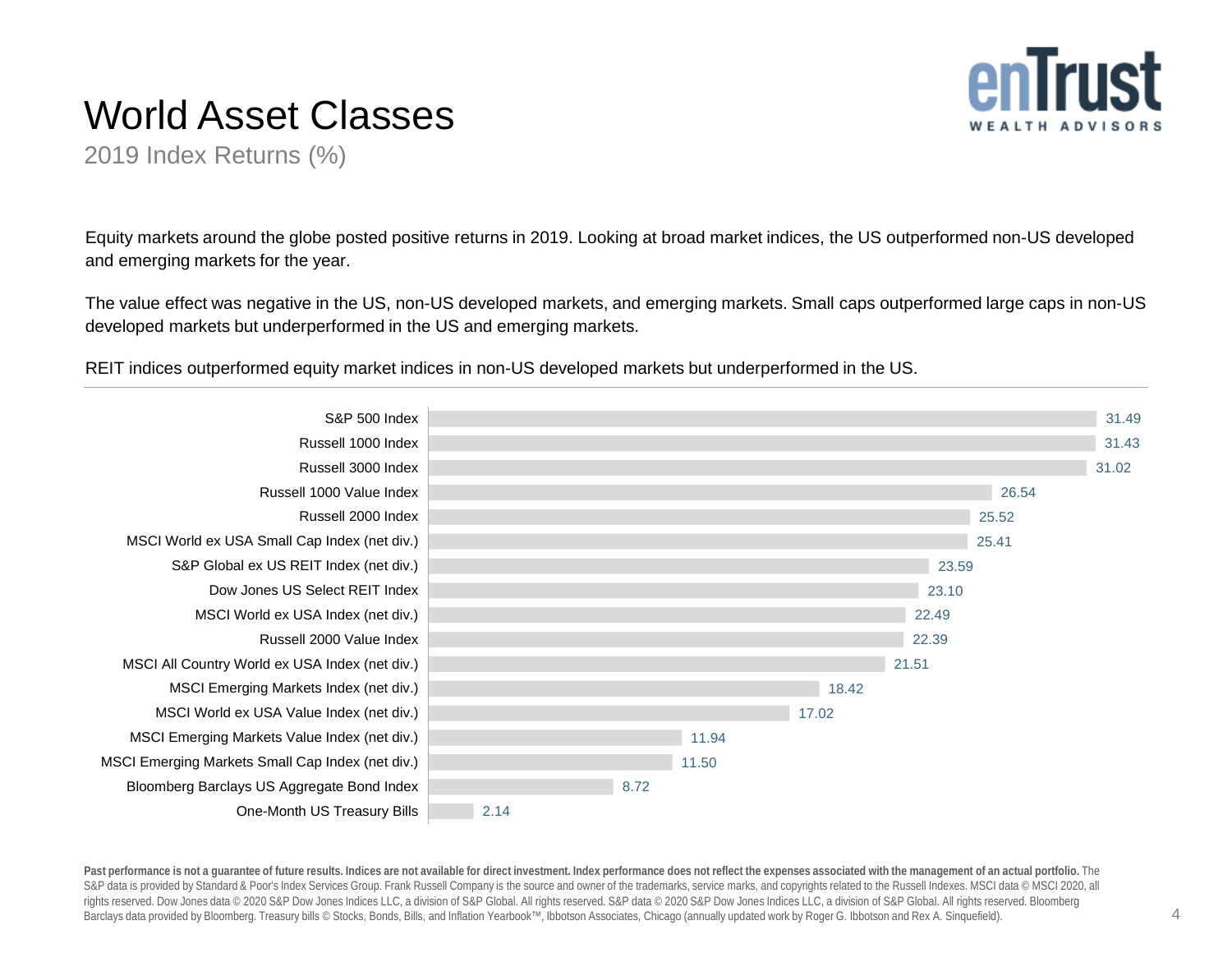

### US Stocks 2019 Index Returns

US equities outperformed both non-US developed and emerging markets equities in 2019.

Value underperformed growth in the US across large and small cap stocks.

Small caps underperformed large caps in the US.

### **Ranked Returns for 2019 (%)**



### **World Market Capitalization—US**



| Period Returns (%) |        |          |          | * Annualized |
|--------------------|--------|----------|----------|--------------|
| Asset Class        | 1 Year | 3 Years* | 5 Years* | 10 Years*    |
| Large Growth       | 36.39  | 20.49    | 14.63    | 15.22        |
| Large Cap          | 31.43  | 15.05    | 11.48    | 13.54        |
| Marketwide         | 31.02  | 14.57    | 11.24    | 13.42        |
| Small Growth       | 28.48  | 12.49    | 9.34     | 13.01        |
| Large Value        | 26.54  | 9.68     | 8.29     | 11.80        |
| Small Cap          | 25.52  | 8.59     | 8.23     | 11.83        |
| Small Value        | 22.39  | 4.77     | 6.99     | 10.56        |

Past performance is not a guarantee of future results. Indices are not available for direct investment. Index performance does not reflect the expenses associated with the management of an actual portfolio. Market segment (index representation) as follows: Marketwide (Russell 3000 Index), Large Cap (Russell 1000 Index), Large Cap Value (Russell 1000 Value Index), Large Cap Growth (Russell 1000 Growth Index), Small Cap (Russell 2000 Index), Small Cap Value (Russell 2000 Value Index), and Small Cap Growth (Russell 2000 Growth Index). World Market Cap represented by Russell 3000 Index, MSCI World ex USA IMI Index, and MSCI Emerging Markets IMI Index. Russell 3000 Index is used as the proxy for the US market. Frank Russell Company is the source and owner of the trademarks, service marks, and copyrights related to the Russell Indexes. MSCI data © MSCI 2020, all rights reserved.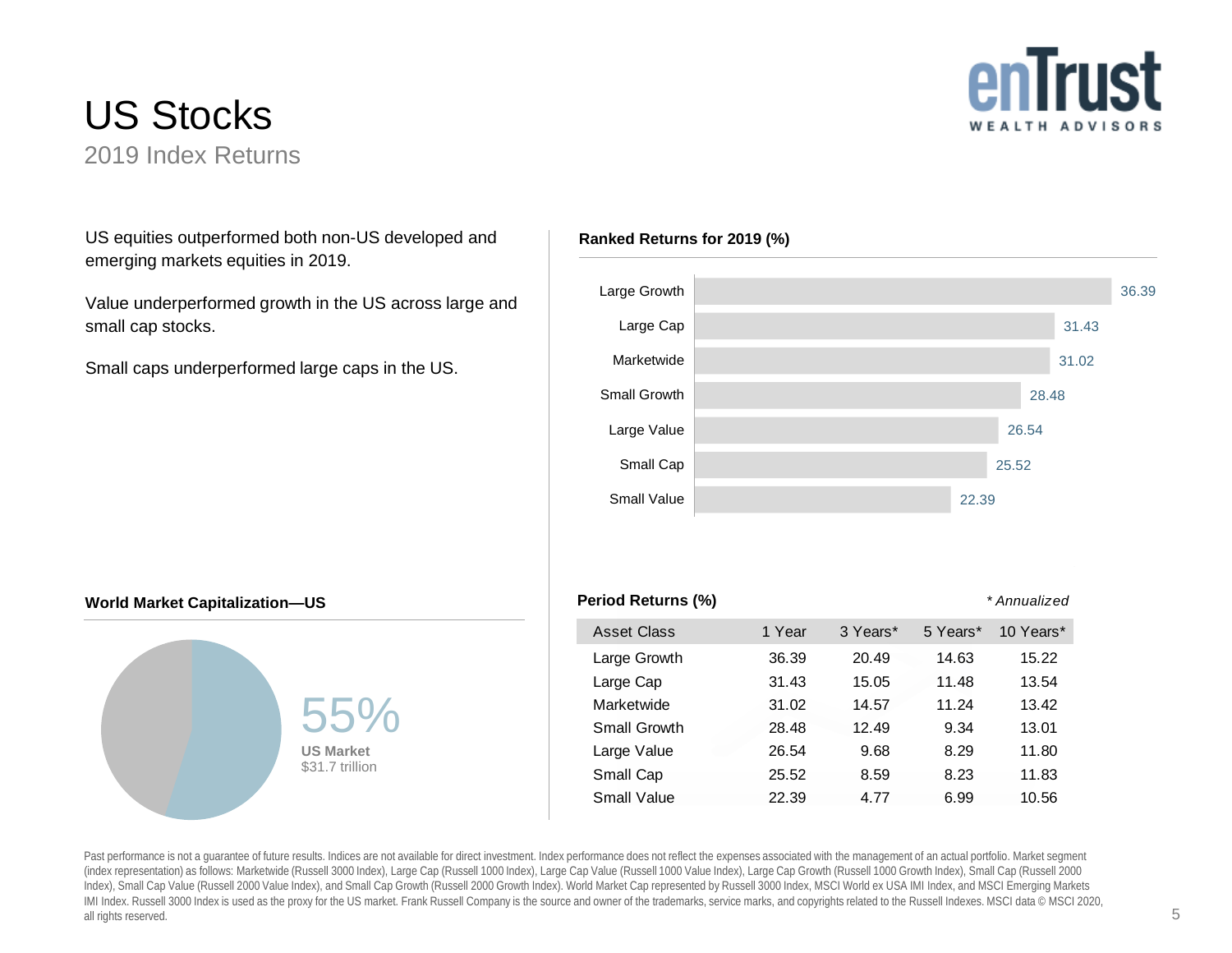## International Developed Stocks



2019 Index Returns

In US dollar terms, developed markets outside the US outperformed emerging markets but underperformed the US during 2019.

Value underperformed growth across large and small cap stocks in non-US developed markets.

Small caps outperformed large caps in non-US developed markets.



### **World Market Capitalization—International Developed**



| Period Returns (%) |        |          |          | * Annualized |
|--------------------|--------|----------|----------|--------------|
| Asset Class        | 1 Year | 3 Years* | 5 Years* | 10 Years*    |
| Growth             | 27.92  | 12.34    | 7.18     | 6.51         |
| Small Cap          | 25.41  | 10.42    | 8.17     | 8.04         |
| Large Cap          | 22.49  | 9.34     | 5.42     | 5.32         |
| Value              | 17.02  | 6.36     | 3.59     | 4.05         |

Past performance is not a quarantee of future results. Indices are not available for direct investment. Index performance does not reflect the expenses associated with the management of an actual portfolio. Market segment (index representation) as follows: Large Cap (MSCI World ex USA Index), Small Cap (MSCI World ex USA Small Cap Index), Value (MSCI World ex USA Value Index), and Growth (MSCI World ex USA Growth). All index returns are net of withholding tax on dividends. World Market Cap represented by Russell 3000 Index, MSCI World ex USA IMI Index, and MSCI Emerging Markets IMI Index. MSCI World ex USA IMI Index is used as the proxy for the International Developed market. MSCI data © MSCI 2020, all rights reserved.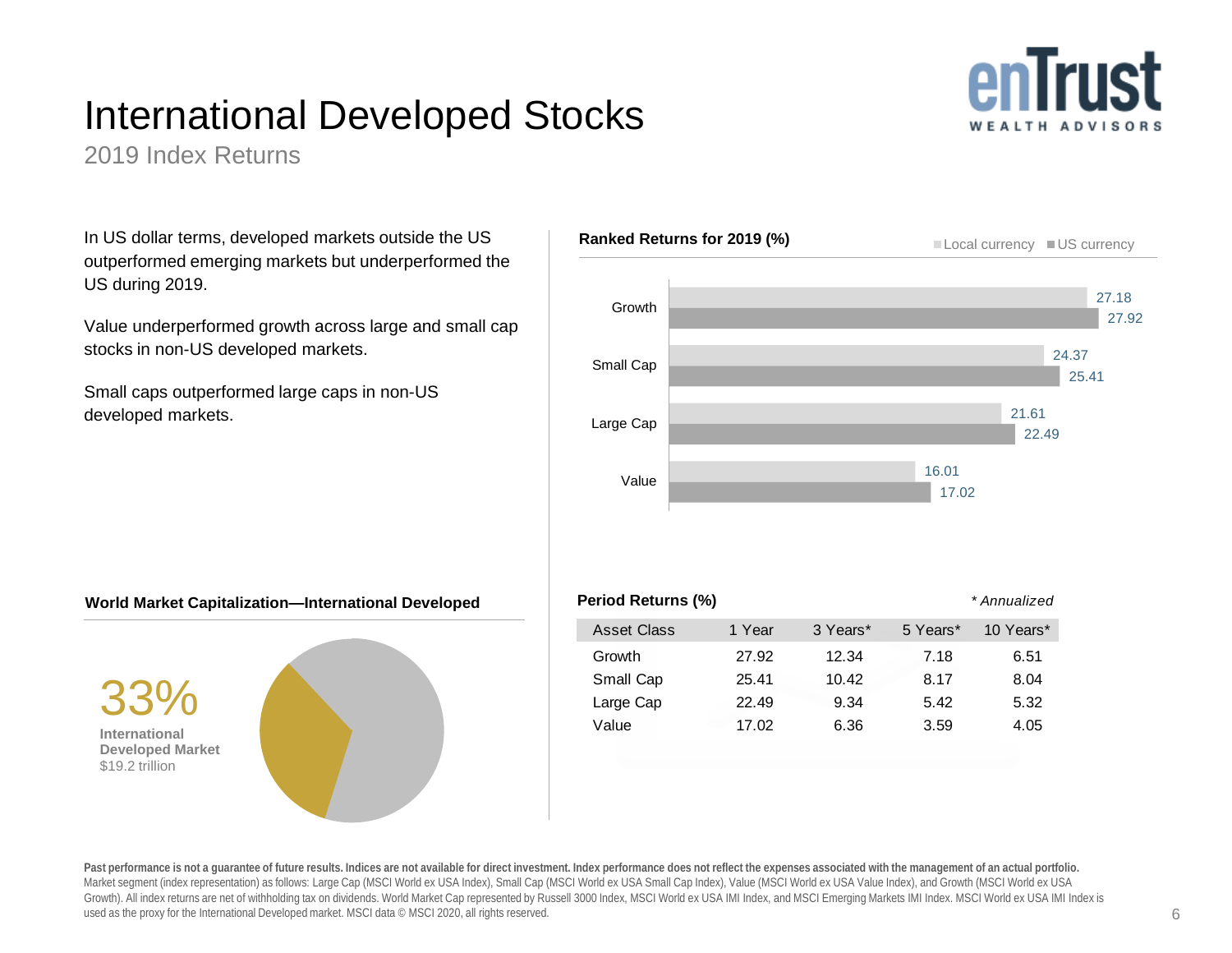

## Emerging Markets Stocks

2019 Index Returns

In US dollar terms, emerging markets underperformed developed markets, including the US, in 2019.

Value underperformed growth across large and small cap stocks in emerging markets.

Small caps underperformed large caps in emerging markets.



### **World Market Capitalization—Emerging Markets**



| Period Returns (%) |        |          |          | * Annualized |
|--------------------|--------|----------|----------|--------------|
| <b>Asset Class</b> | 1 Year | 3 Years* | 5 Years* | 10 Years*    |
| Growth             | 25.10  | 14.50    | 7.45     | 5.20         |
| Large Cap          | 18.42  | 11.57    | 5.61     | 3.68         |
| Value              | 11.94  | 8.57     | 3.67     | 2.08         |
| Small Cap          | 11.50  | 6.70     | 2.97     | 2.95         |
|                    |        |          |          |              |

Past performance is not a quarantee of future results. Indices are not available for direct investment. Index performance does not reflect the expenses associated with the management of an actual portfolio. Market segment (index representation) as follows: Large Cap (MSCI Emerging Markets Index), Small Cap (MSCI Emerging Markets Small Cap Index), Value (MSCI Emerging Markets Value Index), and Growth (MSCI Emerging Markets Growth Index). All index returns are net of withholding tax on dividends. World Market Cap represented by Russell 3000 Index, MSCI World ex USA IMI Index, and MSCI Emerging Markets IMI Index. MSCI Emerging Markets IMI Index used as the proxy for the emerging market portion of the market. MSCI data © MSCI 2020, all rights reserved.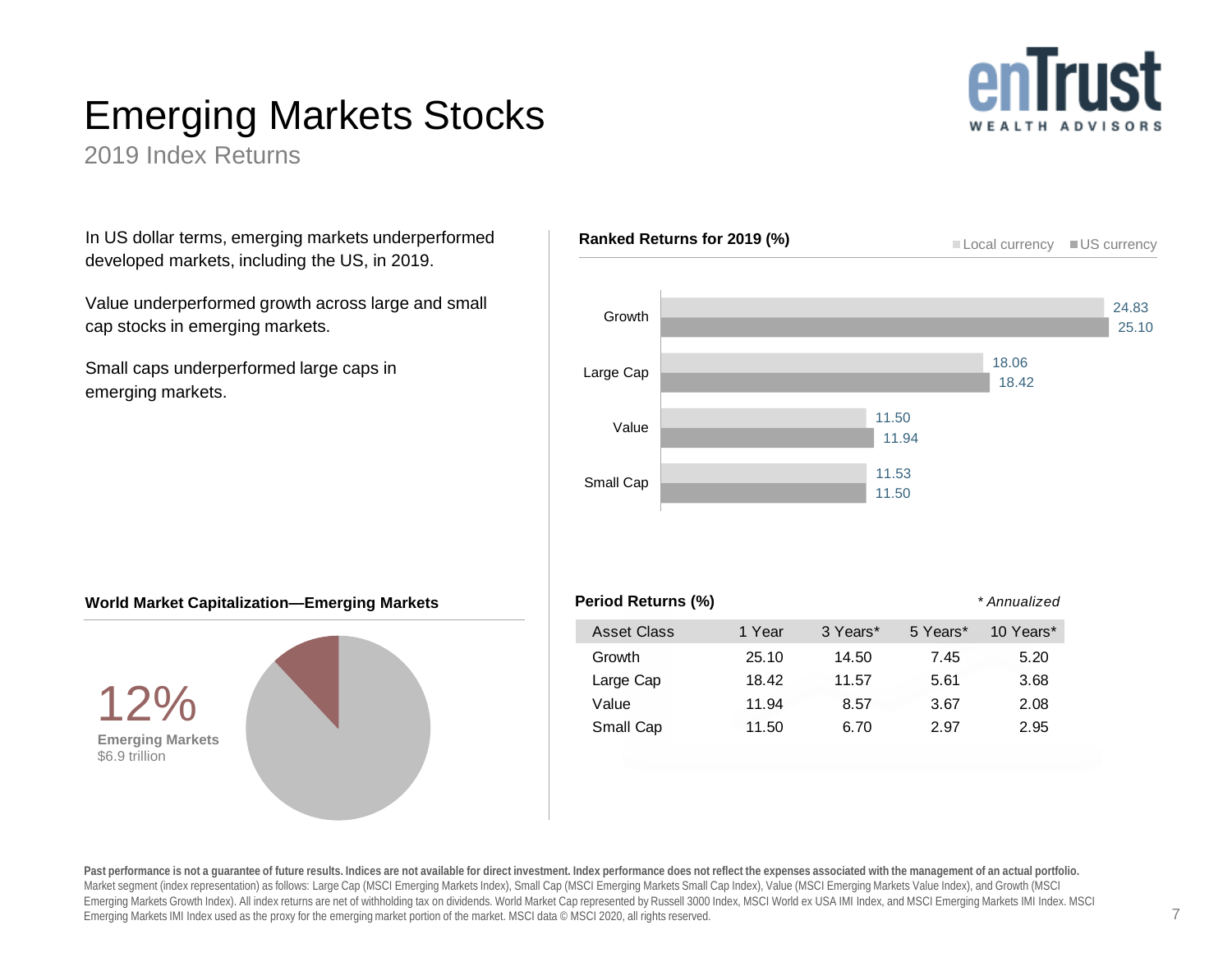## Select Market Performance



2019 Index Returns

In US dollar terms, Switzerland recorded the highest country performance in non-US developed markets last year, while Hong Kong posted the lowest return. In emerging markets, Greece was the top performer, while Argentina had the lowest performance.





Past performance is not a quarantee of future results. Indices are not available for direct investment. Index performance does not reflect the expenses associated with the management of an actual portfolio. Country performance based on respective indices in the MSCI World ex US IMI Index (for developed markets), MSCI USA IMI Index (for US), and MSCI Emerging Markets IMI Index. All returns in USD and net of withholding tax on dividends. MSCI data © MSCI 2020, all rights reserved. UAE and Qatar have been reclassified as emerging markets by MSCI, effective May 2014.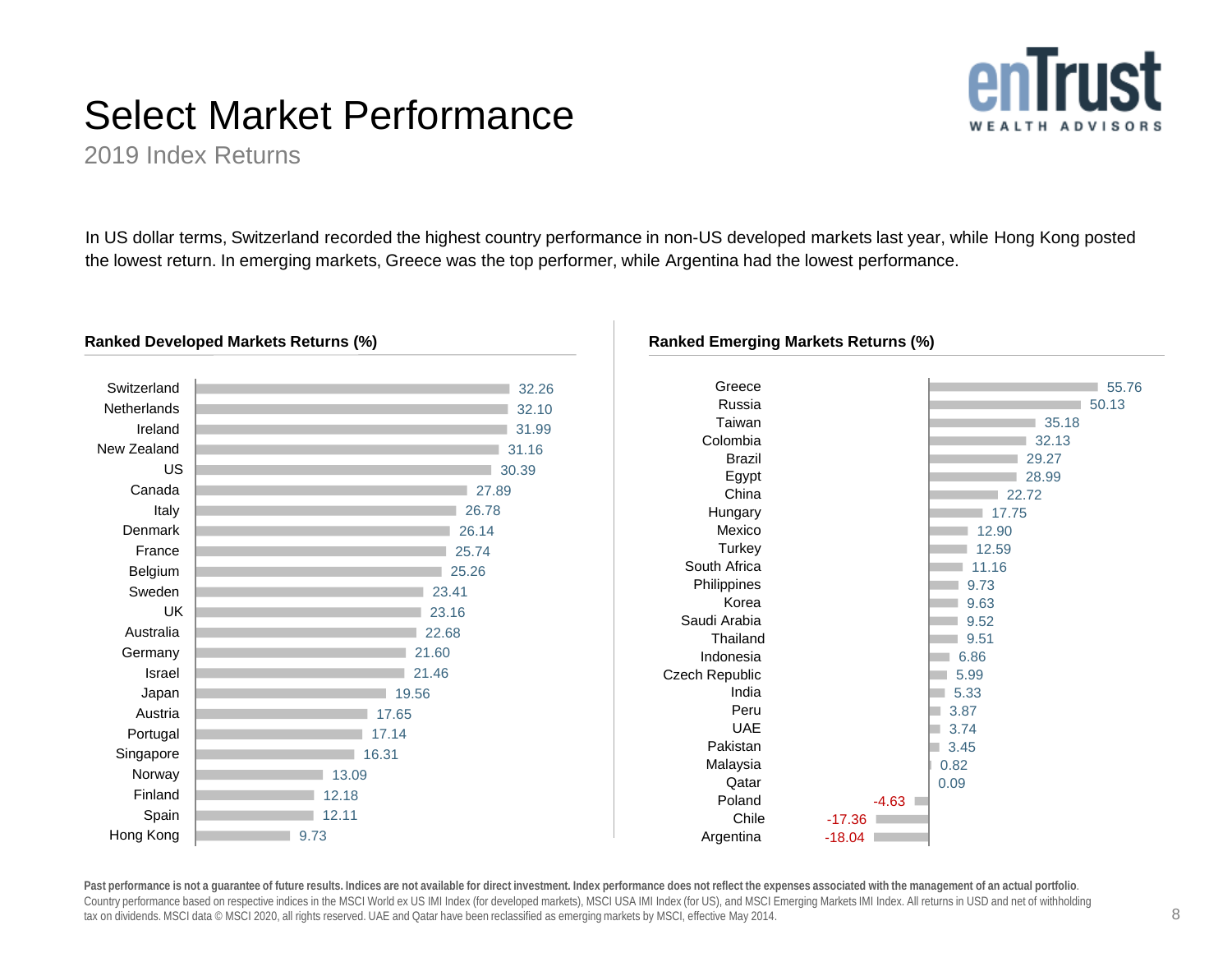

### Select Currency Performance vs. US Dollar 2019

In both developed and emerging markets, currencies were mixed against the US dollar in 2019.

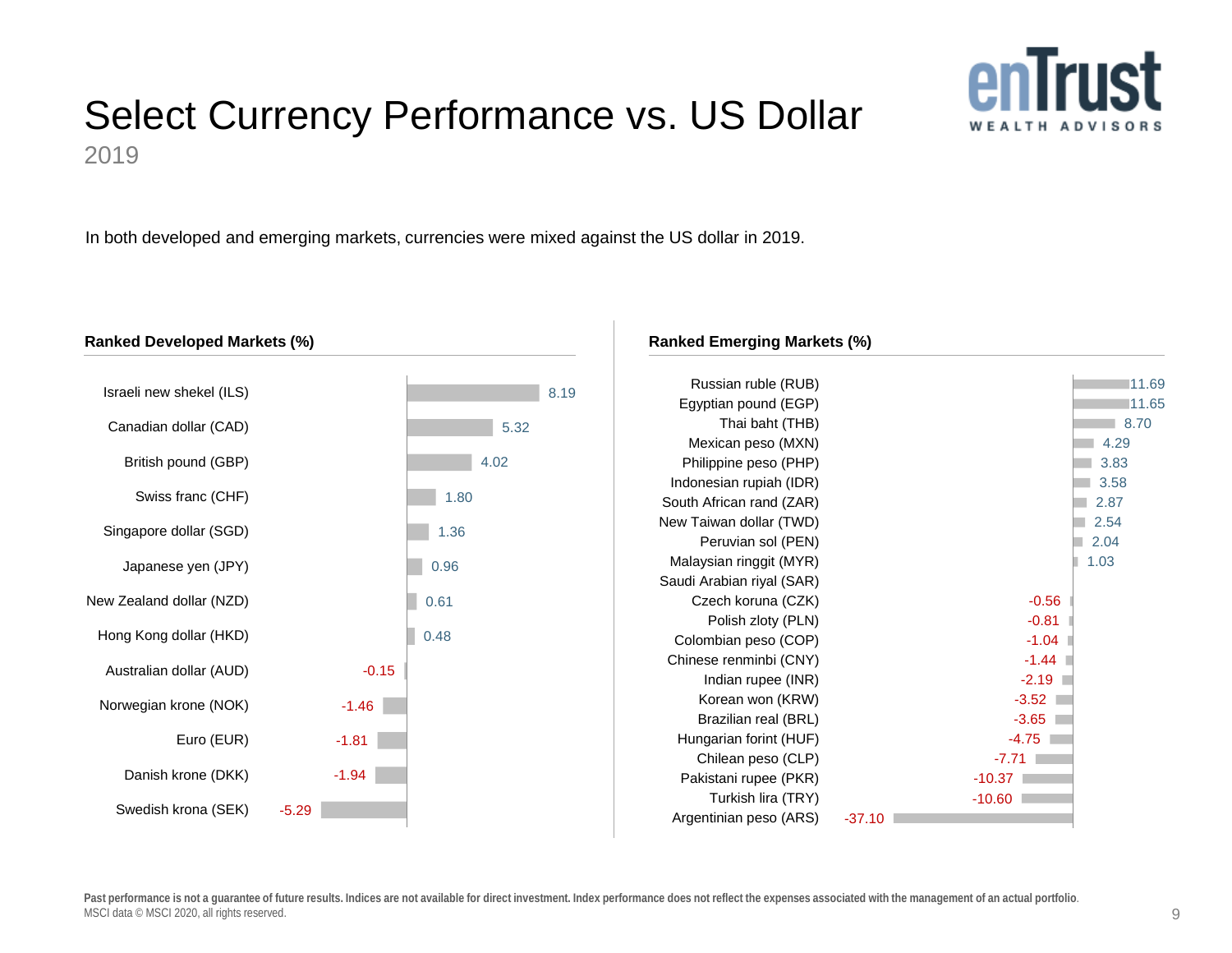## Real Estate Investment Trusts (REITs)



2019 Index Returns

US real estate investment trusts (REITs) underperformed non-US REITs in US dollar terms last year.



### **Total Value of REIT Stocks Period Returns (%)**



Past performance is not a quarantee of future results. Indices are not available for direct investment. Index performance does not reflect the expenses associated with the management of an actual portfolio. Number of REIT stocks and total value based on the two indices. All index returns are net of withholding tax on dividends. Total value of REIT stocks represented by Dow Jones US Select REIT Index and the S&P Global ex US REIT Index. Dow Jones US Select REIT Index used as proxy for the US market, and S&P Global ex US REIT Index used as proxy for the World ex US market. Dow Jones and S&P data © 2020 S&P Dow Jones Indices LLC, a division of S&P Global. All rights reserved.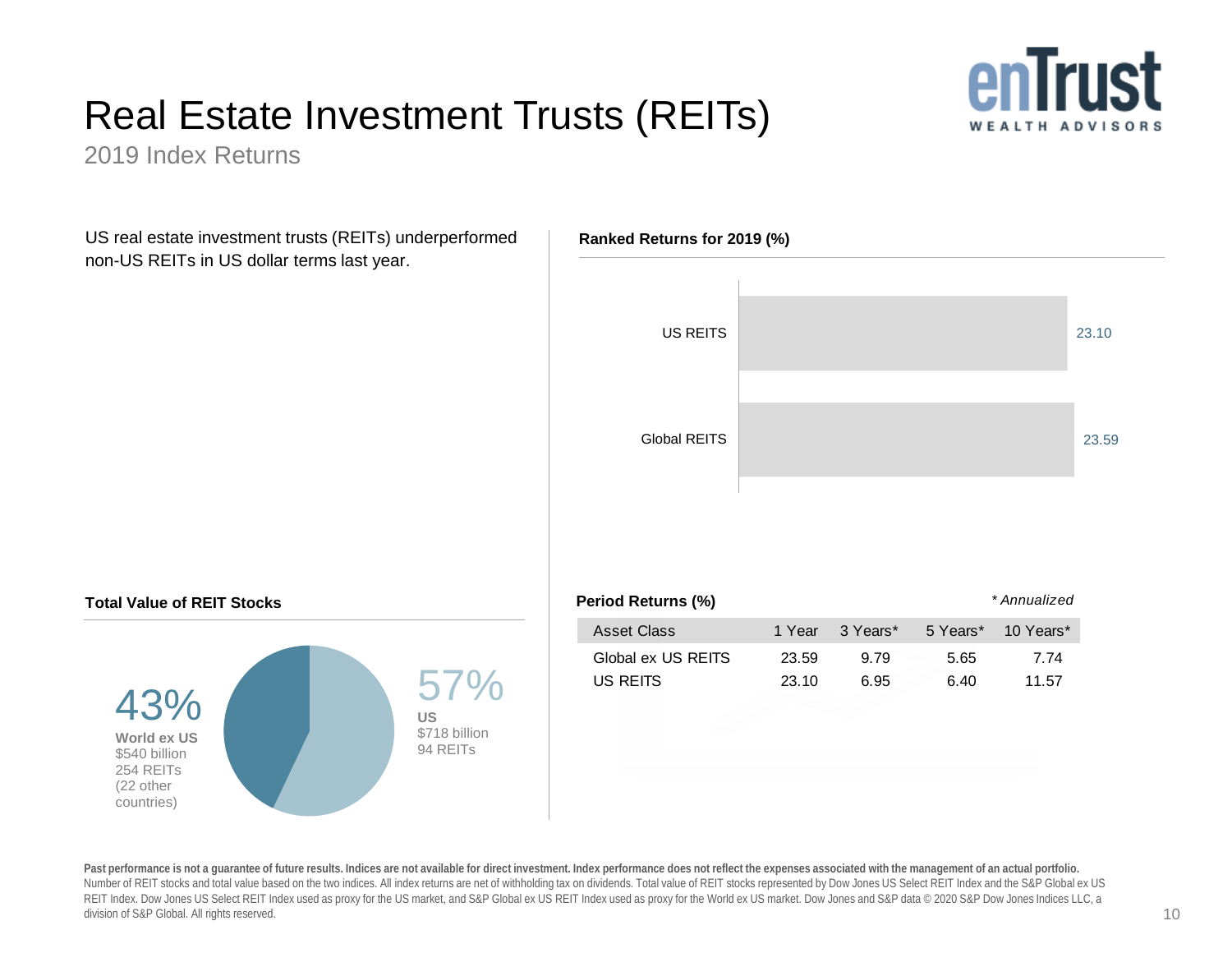## **Commodities**

2019 Index Returns

**enTrust WEALTH ADVISORS** 

The Bloomberg Commodity Index Total Return increased 7.69% in 2019.

Unleaded gas and Brent crude oil led annual performance, returning 41.47% and 32.73%, respectively.

Natural gas and lean hogs were the worst performers, declining 38.55% and 20.87%, respectively.

| Period Returns (%)<br>* Annualized |        |          |          |           |
|------------------------------------|--------|----------|----------|-----------|
| Asset Class                        | 1 Year | 3 Years* | 5 Years* | 10 Years* |
| Commodities                        | 7.69   | -0.94    | $-3.92$  | $-4.73$   |

### **Ranked Returns for Individual Commodities (%)**

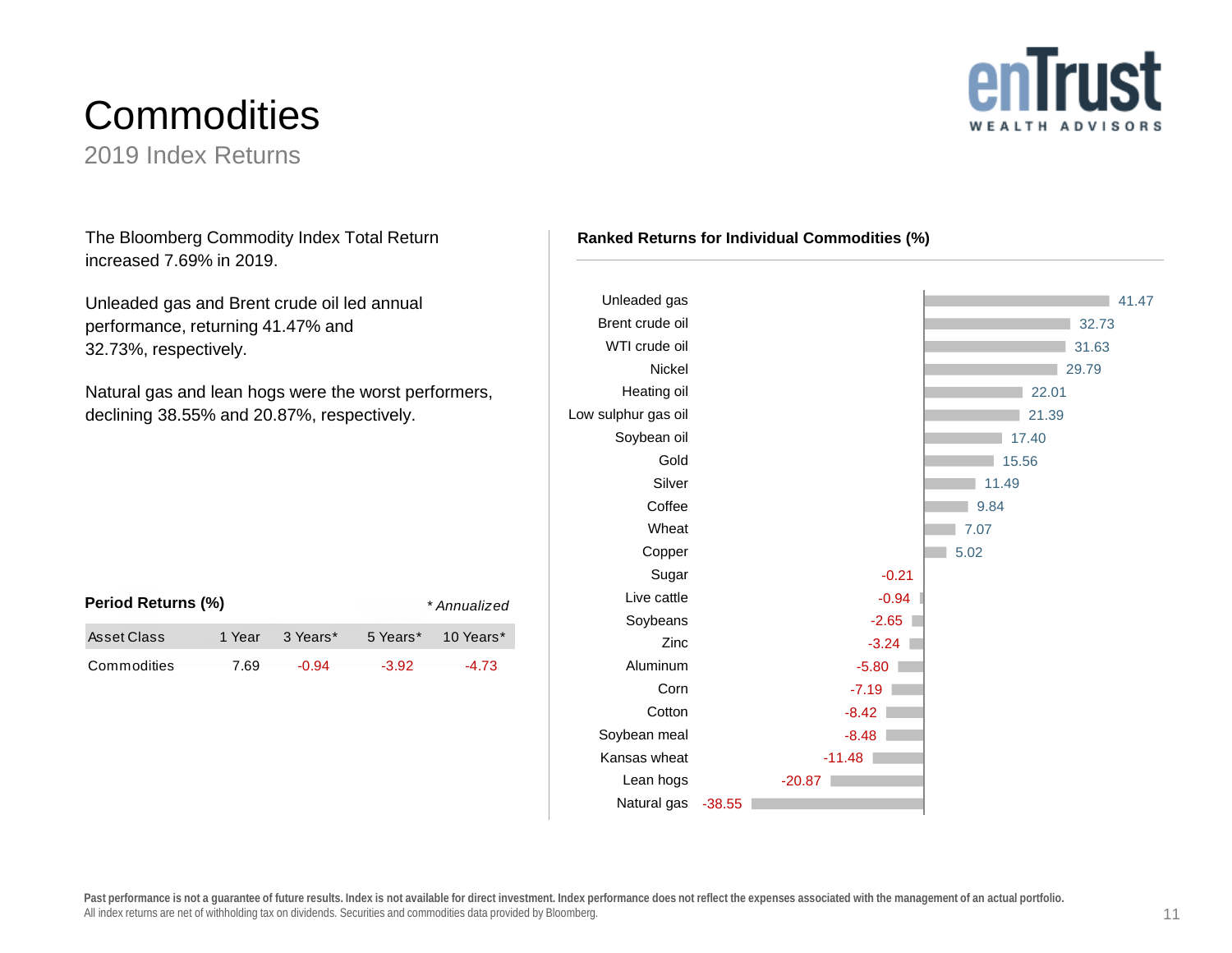

### Fixed Income 2019 Index Returns

Interest rates decreased in the US Treasury market during 2019. The yield on the 5-year Treasury note declined 82 basis points (bps), ending at 1.69%. The yield on the 10 year T-note decreased 77 bps to 1.92%. The 30-year Treasury bond yield decreased 63 bps to 2.39%.

On the short end of the yield curve, the 1-month T-bill yield fell to 1.48%, while the 1-year T-bill yield decreased 104 bps to 1.59%. The yield on the 2 year Treasury note finished at 1.58% after declining 90 bps.

In terms of total returns, short-term corporate bonds gained 6.99%. Intermediate corporate bonds had a total return of 10.14%.

The total return for short-term municipal bonds was 3.66%, while intermediate munis returned 6.86%. Revenue bonds outperformed general obligation bonds.



### **Period Returns (%)**

| Asset Class                                                | 1 Year | 3 Years* | 5 Years* | 10 Years* |
|------------------------------------------------------------|--------|----------|----------|-----------|
| Bloomberg Barclays US Government Bond Index Long           | 14.75  | 6.95     | 4.16     | 6.97      |
| Bloomberg Barclays US High Yield Corporate Bond Index      | 14.32  | 6.37     | 6.13     | 7.57      |
| Bloomberg Barclays US Aggregate Bond Index                 | 8.72   | 4.03     | 3.05     | 3.75      |
| Bloomberg Barclays US TIPS Index                           | 8.43   | 3.32     | 2.62     | 3.36      |
| Bloomberg Barclays Municipal Bond Index                    | 7.54   | 4.72     | 3.53     | 4.34      |
| FTSE World Government Bond Index 1-5 Years (hedged to USD) | 3.86   | 2.37     | 1.92     | 1.85      |
| ICE BofA 1-Year US Treasury Note Index                     | 2.93   | 1.78     | 1.25     | 0.83      |
| FTSE World Government Bond Index 1-5 Years                 | 2.43   | 2.40     | 0.74     | 0.19      |
| ICE BofA US 3-Month Treasury Bill Index                    | 2.28   | 1.67     | 1.07     | 0.58      |

One basis point (bps) equals 0.01%. Past performance is not a quarantee of future results. Indices are not available for direct investment. Index performance does not reflect the expenses associated with the **management of an actual portfolio.** Yield curve data from Federal Reserve. State and local bonds are from the S&P National AMT-Free Municipal Bond Index. AAA-AA Corporates represent the Bank of America Merrill Lynch US Corporates, AA-AAA rated. A-BBB Corporates represent the ICE BofA Corporates, BBB-A rated. Bloomberg Barclays data provided by Bloomberg. US long-term bonds, bills, inflation, and fixed income factor data © Stocks, Bonds, Bills, and Inflation (SBBI) Yearbook™, Ibbotson Associates, Chicago (annually updated work by Roger G. Ibbotson and Rex A. Sinquefield). FTSE fixed income indices © 2020 FTSE Fixed Income LLC, all rights reserved. ICE BofA index data © 2020 ICE Data Indices, LLC. S&P data © 2020 S&P Dow Jones Indices LLC, a division of S&P Global. All rights reserved.

\*Annualized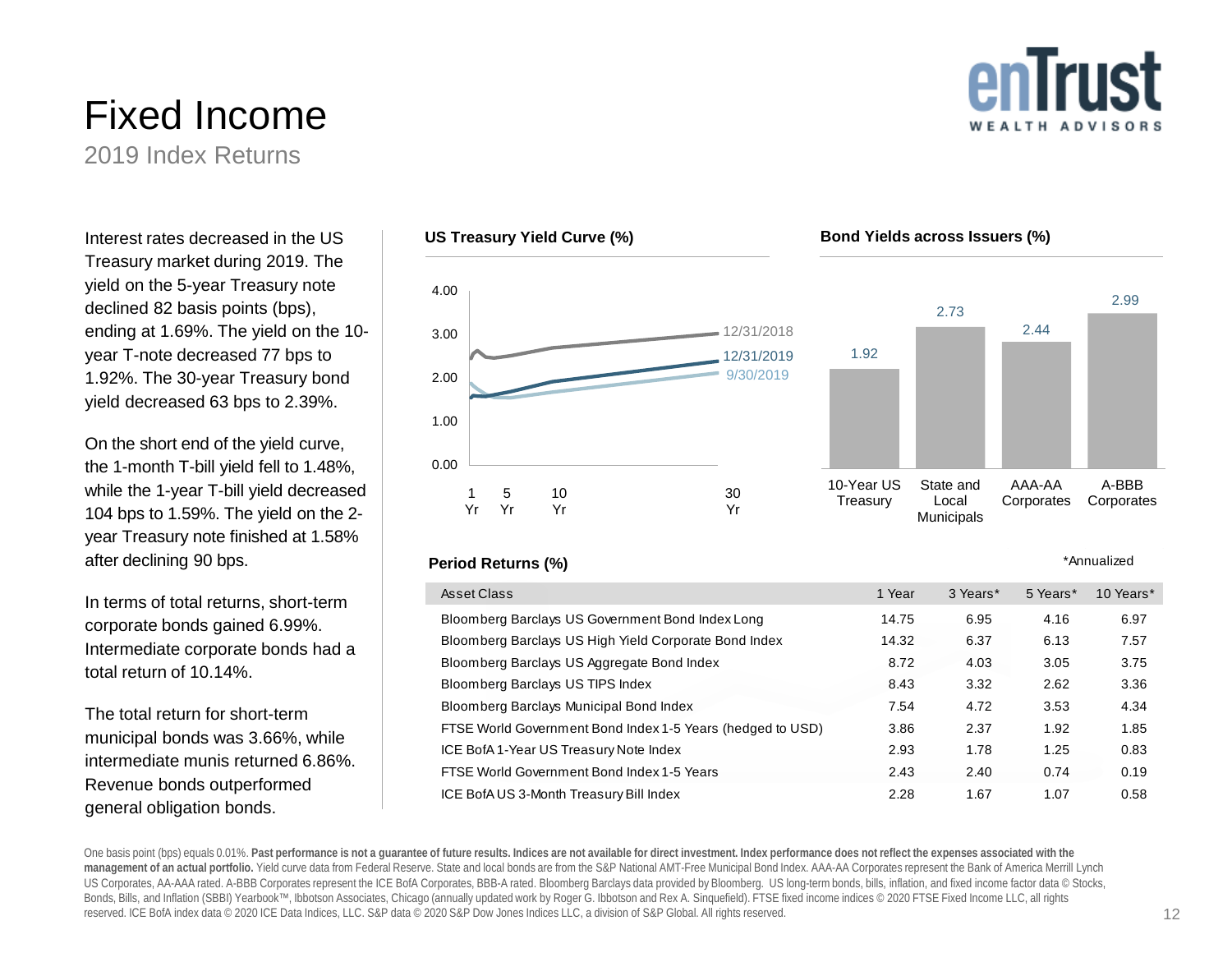

## Global Fixed Income

2019 Yield Curves

Interest rates in the global developed markets generally decreased in 2019.

Longer-term bonds generally outperformed shorter-term bonds.

Short- and intermediate-term nominal interest rates are negative in Japan and Germany.

|  | Changes in Yields (bps) since 12/31/2018 |  |
|--|------------------------------------------|--|
|--|------------------------------------------|--|

|           | 1Y       | 5Y      | 10Y     | <b>20Y</b> | 30Y     |
|-----------|----------|---------|---------|------------|---------|
| US        | $-97.6$  | $-81.8$ | $-77.9$ | $-63.4$    | $-66.1$ |
| UK        | $-17.6$  | $-34.0$ | $-46.9$ | $-50.8$    | $-50.3$ |
| Germany   | 2.1      | $-17.3$ | $-43.3$ | $-54.5$    | $-55.4$ |
| Japan     | 2.6      | 2.0     | $-2.3$  | $-23.9$    | $-32.4$ |
| Canada    | $-6.9$   | $-20.6$ | $-25.4$ | $-40.1$    | $-43.7$ |
| Australia | $-100.2$ | $-94.6$ | $-94.3$ | $-85.4$    | $-80.3$ |









**Years to Maturity**



**Years to Maturity**